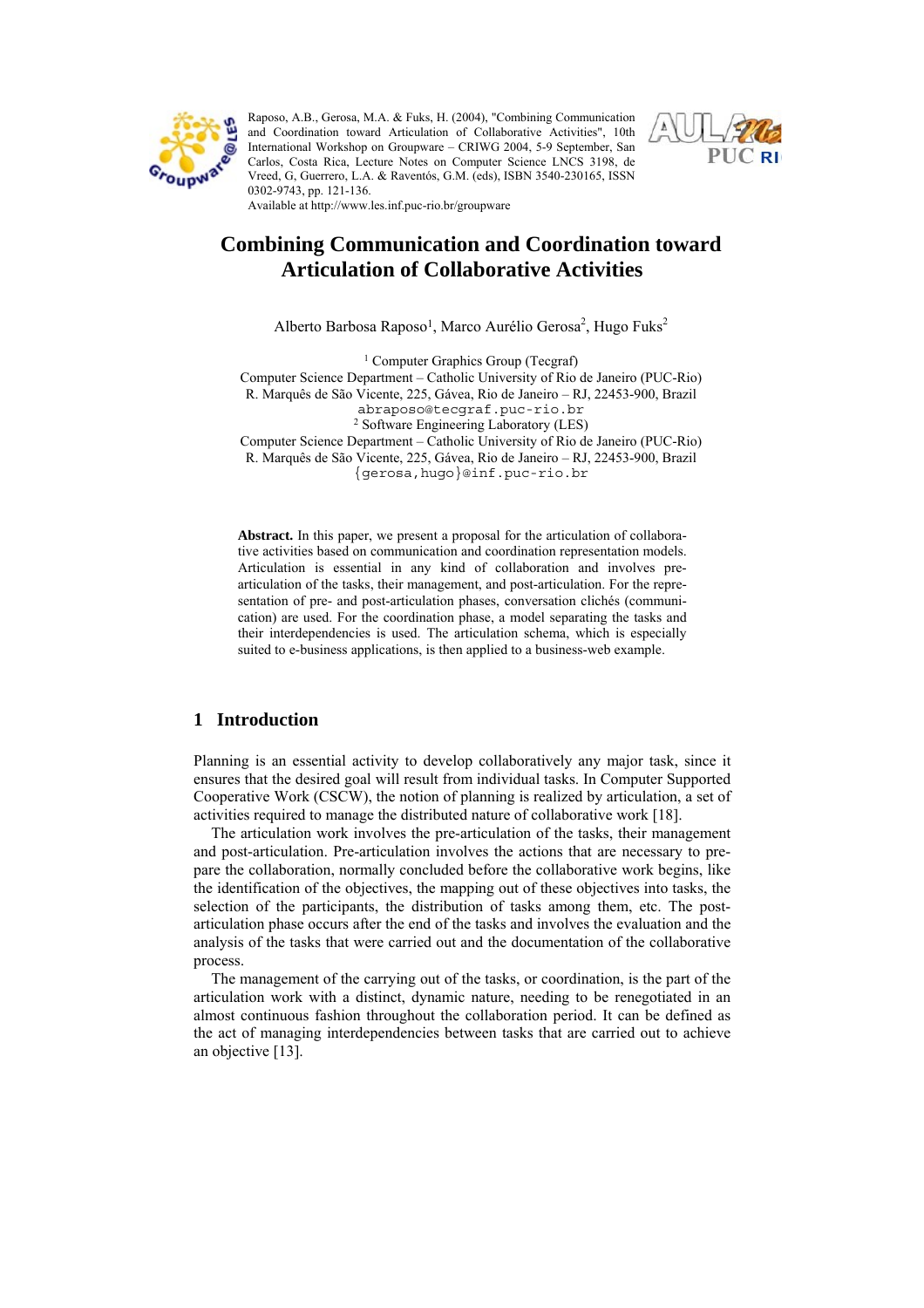Articulation is essential to any kind of collaboration. In spite of that, coordination does not need to appear explicitly in some kinds of computer-supported collaborative activities–called loosely integrated collaborative activities [15]–such as those realized by means of chats or audio/videoconferences. These activities are deeply associated with social relations and generally are satisfactorily coordinated by the standing social protocol, which is characterized by the absence of any explicit coordination mechanism among the activities, trusting users' abilities to mediate interactions (the coordination is culturally established and strongly dependent on mutual awareness). By coordination mechanism, we mean "a specialized software device, which interacts with a specific software application so as to support articulation work" [19].

On the other hand, there is a large group of activities (tightly integrated collaborative activities) that require sophisticated coordination mechanisms in order to be efficiently supported by computer systems. In this kind of activity, tasks depend on one another to start, to be performed, and/or to end. Workflow management systems are examples of computational support suited for this kind of activity.

Business-webs (b-webs), which are partner networks of producers, suppliers, service providers, infrastructure companies, and customers linked via digital channels [23], is an example of process realized by tightly integrated collaborative activities, demanding computational support for coordination in the workplace. In this context, this paper presents an articulation schema based on conversation clichés and a coordination model separating the tasks and their interdependencies.

It is important to mention that this work follows a collaboration model based on Communication, Coordination and Cooperation (the 3C Model [6], [10]). According to this model, in order to collaborate, people communicate. During this communication, commitments may be generated. These commitments imply tasks that will be necessary to have the job done. These tasks are managed by coordination that organizes the group and guarantees that the tasks are accomplished in the correct order, at the correct time and according to the imposed restrictions. During cooperation, which is the joint operation in a shared space, the members of the group accomplish tasks through the interaction of the individuals and the artifacts of the work environment. However, while working, the necessities of renegotiating and of taking decisions appear. Then, a new round of communication is demanded, which in turn may modify and generate more commitments that will need coordination to reorganize the tasks that are performed during cooperation.

In the following section, the representation models are explained. Section 3 shows how those models may be applied to b-webs. In Section 4, the articulation schema combining both representation models is discussed in the light of related work.

### **2 Representation Models**

This section presents two representation models embracing the whole spectrum of articulation. For the pre- and post-articulation phases, we propose the use of conversation clichés for negotiating, structuring and evaluating the collaborative work [12]. For the coordination phase, we propose a model where the commitments generated during the conversation (pre-articulation) define the collaborative activity, and coor-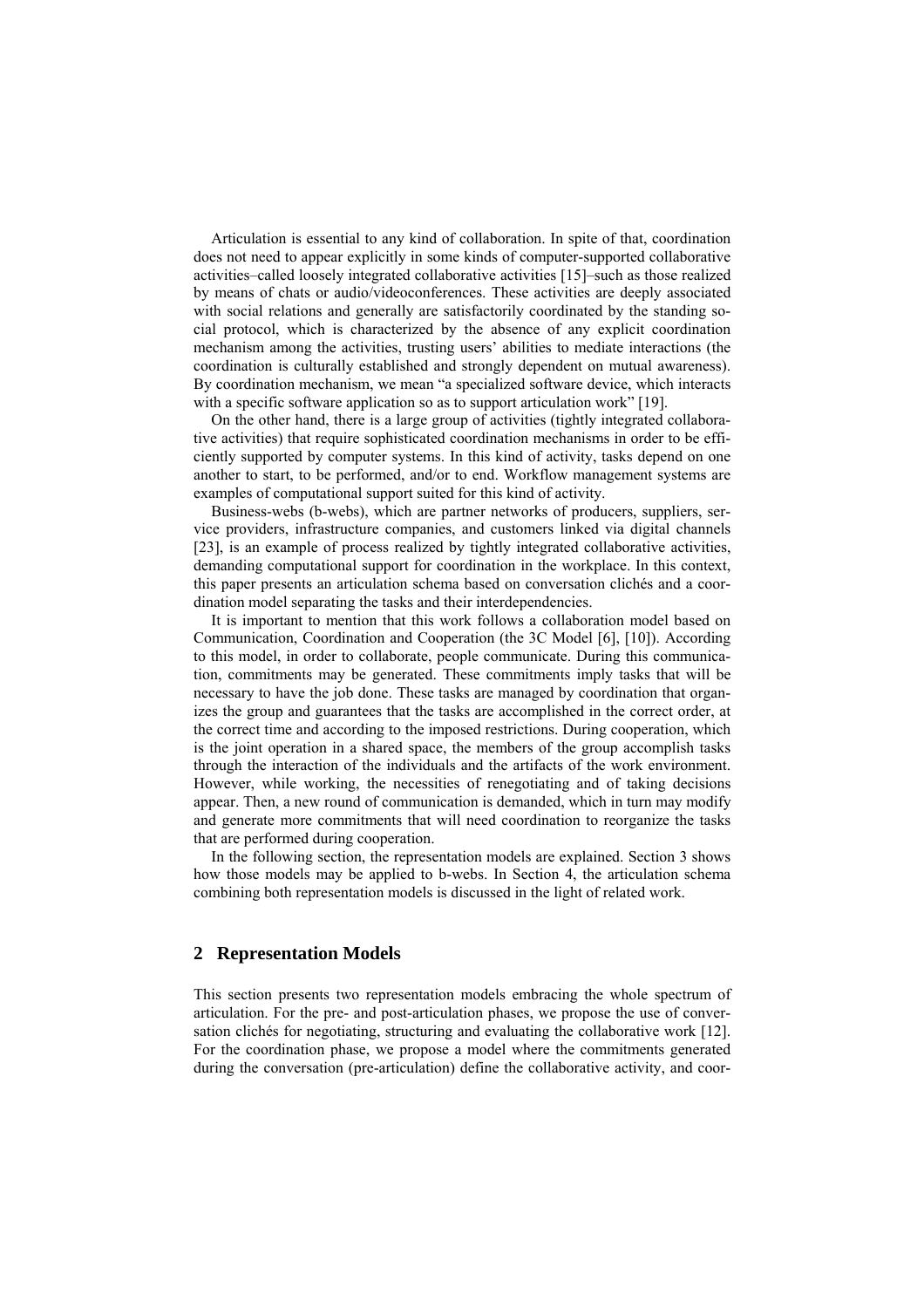dination mechanisms are created to manage the interdependencies between the tasks carried out by the members of the group [15].

#### **2.1 Conversation Clichés**

Commitments are the results of a conversation for action [25], representing an informal contract with other people involved in that conversation. They may indicate a new responsibility, an obligation, a restriction or a decision, guiding the people's actions [8].

There are other notions of commitment in the computing literature [2], [4], [11], [27]. Our notion of commitment could be seen as a proper subset of Bond's [2] concept of commitment. Although we agree on the behavioral aspects of commitment, we have different views about retracting commitments. Moreover, we provide a calculus for dealing with commitments [9].

As the commitments originate the group tasks, which will be managed by the coordination, the representation of commitments has an important role in the collaboration as a whole. However, since these commitments come from the natural language communication, it is difficult to capture them. In spite of that, some kinds of negotiation, such as those involving a well-known domain (such as an e-business setting), tend to be structured and repetitive. Therefore, it is possible to identify previously the parts of the discourse structure that are repetitive–the clichés–and their effects on the commitments stores of each group member.

Clichés may be seen as state transition machines that control the sequencing of dialog events between two participants in a conversation. A cliché restrains the unfolding of a conversation. Hence, it is possible to use specific clichés for reaching specific results in conversations with a well-known goal.

The structure for dialog representation called ACCORD [12] is used to represent the clichés in the context of this work. In this representation, a dialog is a sequence of events. Each participant has a commitment store containing the commitments undertaken by her during the conversation. The individual stores are accessible to other participants and are continuously updated while the conversation occurs.

According to the dialog primitives of ACCORD, a dialog event is a tuple consisting of a locution, and the speaker and the hearer of that locution. A locution is a locution modifier applied to one or more sentences. In the following subsections, the constructors of ACCORD conversation schema are presented.

#### **Locution Modifiers and Dialog Events**

Locutions consist of a statement and a modifier, represented as *locution modifier(statement)*. Statements are constructed in a propositional language, which includes negation, conditional, disjunction and conjunction of statements. Locution modifiers are as follows.

- Assertions, to be read as "it is the case that s*tatement*", notationally *asserts*(s*tatement*).
- Questions, to be read as "is it the case that *statement*?", notationally *questions*(*statement*).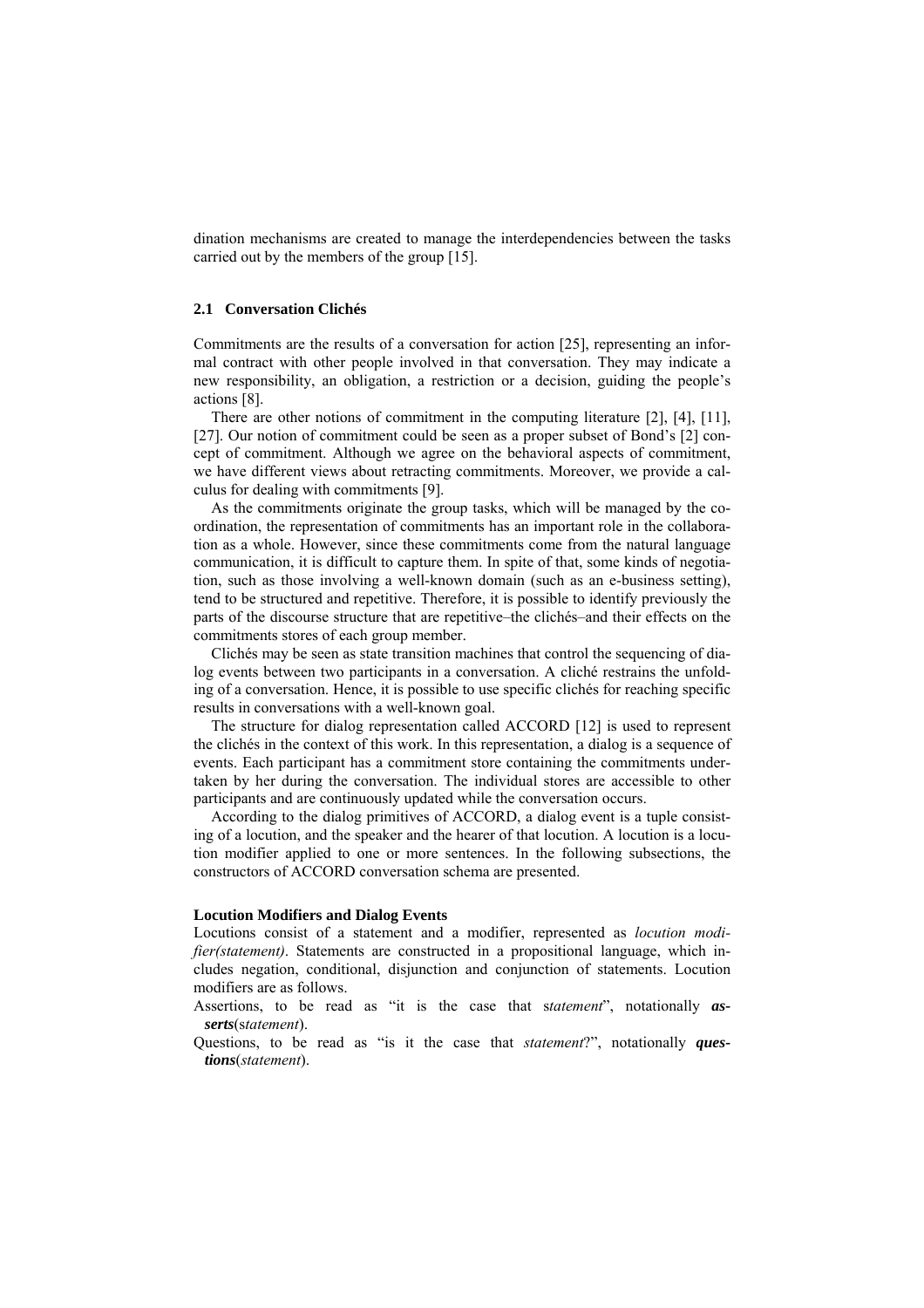Withdrawals, to be read as "I am not sure that *statement*", or "no commitment to s*tatement*", notationally *withdraws*(s*tatement*).

Each locution modifier affects the commitment stores in a proper way, as will be seen later. There are four other locution modifiers that are not used in this paper [9].

Dialog events are represented by a notation in the form *<P1toP2, Locution>*, where *P1* and *P2* are participants. A dialog is formed by a sequence of dialog events, which is stored in an event register.

#### **Commitments**

Commitments are placed in commitment stores, which are represented in the following way: *Participant*(*C*(*<Set of sentences>*)*, D*(*<Set of sentences>*)). For the sake of clarity, each participant will not only have a commitment store for its positive and negative commitments–C part of the commitment store–but also a D part of the commitment store as a place for the statements which the participant is not committed to.

For example,  $\frac{P}{C(s1,s2)} \wedge \frac{P}{C(s1)}$ ,  $D(s3)$  indicates that sentence *s1* is in part *C* of the commitment stores of participants *P1* and *P2*, that sentence *s2* is in part *C* of *P1*'s commitment store and that sentence *s3* is in part *D* of *P2*'s commitment store. It is possible to read from that, that  $P_1$  is committed to both  $s1$  and  $s2$ , while  $P_2$  is committed to *s1* and is not committed to *s3*.

Commitments may be explicit or implicit. Explicit commitments are those generated in the dialog process, while implicit commitments are those inferred by the commitment calculus. Commitment stores are graphically represented according to Fig. 1.



**Fig. 1**. Graphical representation of a commitment store (a and b are commitments)

#### **Commitment Axioms**

In this work, dialogs are represented in the following format:

*Pre* → *[PitoPj, Locution]n Post* 

where *i* and *j* ∈{*l*, 2}, *i* ≠*j*; *n* ≥ *l*, and *Pre* and *Post* are the conditions before and after the dialog. *Pre* and *Post* are commitments, and when they are instantiated as *healthy*, the current state of the dialog is valid.

Commitment axioms define the changes in the commitment stores caused by each locution modifier. Below commitment axioms are presented for some locution modifiers. *P1* and *P2* are participants and *s* is a *<statement>*.

*healthy*  $\rightarrow$  *[P<sub>1toP2</sub>, asserts(s)]*  $P_1(C(s)) \land P_2(C(s))$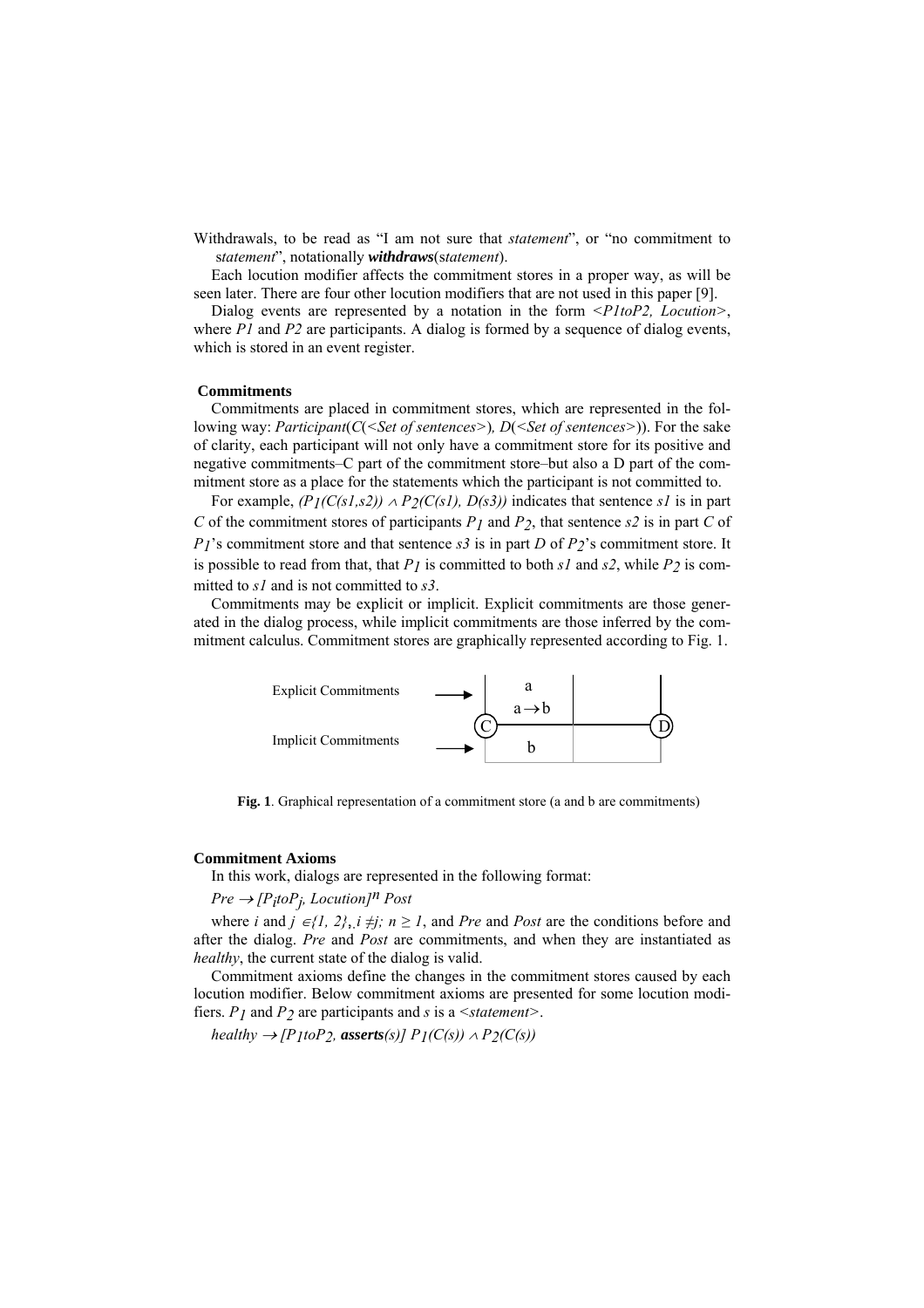Given that *Pre* is a healthy state, after  $P_1$  uttered asserts(s) to  $P_2$ , both participants are committed to s (this statement is included in part *C* of the commitment stores of both participants).

### $P_1(C(s)) \rightarrow [P_1 \text{to } P_2, \text{ with draws}(s)] P_1(D(s))$

Given that  $P_1$  is committed to *s* prior to the assertion, she withdraws her commitment with such statement. This causes the removal of s from the *C* part of her commitment store and its inclusion in the *D* part.

*healthy*  $\rightarrow$  *[P<sub>1</sub>toP<sub>2</sub>, questions(s)] healthy* 

Given that *Pre* is a healthy, after *P1* uttered *questions(s)* to *P2, Post* is a healthy state. The uttering of a question does not affect the commitment stores.

In this work, clichés will be used as a means to realize the pre- and postarticulation phases. The coordination phase of articulation will use the model presented in the following.

### **2.2 Task/Interdependency Coordination Model**

In order to realize the coordination process it is necessary to have a clear definition of tasks, collaborative activities and interdependencies. In the model adopted in this paper, a collaborative activity is a set of tasks carried out by several members of the group in order to achieve a common objective (commitments) [15]. Tasks are the building blocks of the collaborative activities and are connected by interdependencies. Tasks can be atomic or composed of sub-tasks. A group of sub-tasks can be considered a task on a higher abstraction level when it does not present interdependencies with tasks that are external to this group. This ensures the modeling of collaborative activities on several levels of abstraction.

Interdependency is a key concept in the coordination theory–if there are no dependencies between tasks to be performed in a collaborative effort, there is nothing to coordinate. (Note that this does not mean that there is no need for the pre- or postarticulation.) The approach task/interdependency is a step toward giving flexibility to coordination mechanisms, which is crucial to further use of this kind of mechanism. This approach is based on a clear separation between "the work devoted to activity coordination and coordinated work, i.e., the work devoted to their articulated execution in the target domain" [21].

One of the advantages of the separation task/interdependency is that interdependencies and their coordination mechanisms may be reused. It is possible to characterize different kinds of interdependencies and identify the coordination mechanisms to manage them, creating a set of interdependencies and respective coordination mechanisms capable of encompassing a wide range of collaborative applications [14]. An example of a set of coordination mechanisms that uses Petri Nets to model tasks and the treatment of interdependencies is found in [16].

The coordination can take place on two levels—the activities level (temporal) and the object level [7]. On the temporal level, the coordination defines the sequencing of the tasks that make up an activity. On the object level, the coordination describes how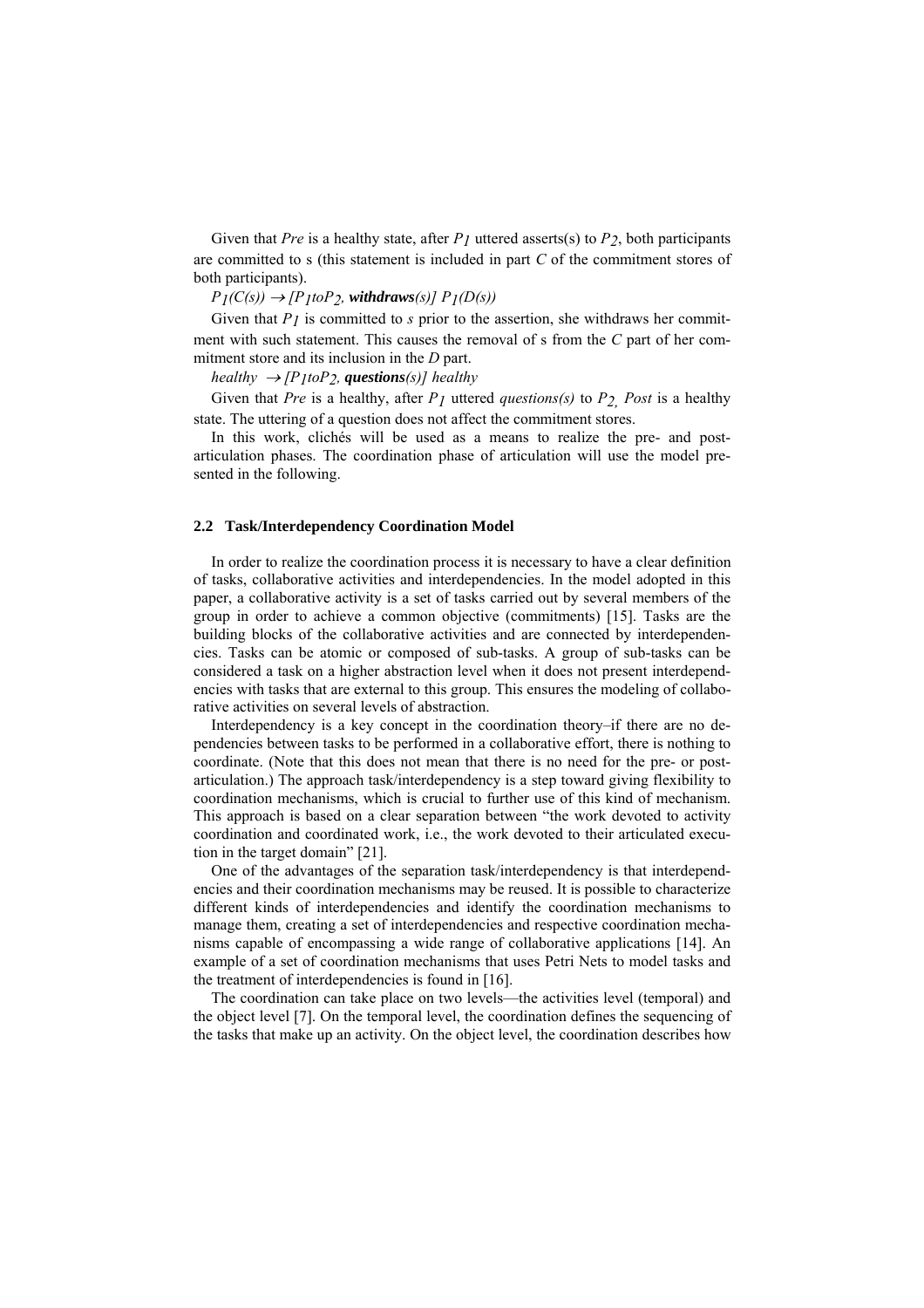to handle the sequential or simultaneous access of multiple participants through a same set of cooperation objects.

#### **Temporal Interdependencies**

Temporal interdependencies establish the relative order of execution between a pair of tasks. The set of temporal interdependencies of the proposed model is historically based on temporal relations defined by J. F. Allen [1]. He proved that there is a set of seven primitive and mutually exclusive relations that could be applied over time intervals. The adaptation of Allen's primitives to the context of collaborative activities takes into account that any task *T* will take some time (from *i* to *f*) to be performed.

A time interval is characterized by two events, which in turn are associated to time instants. The first event is the starting (initial) time of an interval *A*, denoted here *ia*. The other event is the ending (final) time of the same interval, denoted *fa*, always with *ia<fa*. Allen's relations between time intervals, *A* and *B*, are: **equals** (*ia=ib* and *fa=fb*), **starts** (*ia=ib* and *fa<fb*), **finishes** (*ia>ib* and *fa=fb*), **before** (*fa<ib*), **meets** ( $fa = ib$ ), **overlaps** ( $ia < ib$ ,  $ib < fa$  and  $fa < fb$ ), **during** ( $ia > ib$  and  $fa < fb$ ).

However, the merely descriptive characteristic of Allen's temporal relations allows for different interpretations of a single interdependency. For example, suppose that tasks *A* and *B* are associated by the **equals** relation. In this situation, what should the coordination mechanism do when task *A* is ready to begin, but not task *B*? Should it block the execution of task *A* until task *B* is ready (passive interpretation), or should it force the start of task *B* to guarantee that the interdependency will be respected (active interpretation)? In a different situation, if it is said that task *A* occurs before task *B*, what should be done when task *B* is ready but not task *A*? Should the coordination mechanism block task *B* until the end of task *A*, or should it allow the execution of task *B*, blocking future executions of task *A* (which would violate the relation)? For all of these reasons, it was necessary to make some adaptations to Allen's basic relations.

The first adaptation deals with active and passive interpretations by means of two operators: **enables** and **forces**. The **enables** operator represents the passive interpretation, while **forces** represents the active one. These operations may be applied on the initial and final instants of each interdependent task. Additionally, these extreme points have two states, *ready* and *concluded*, indicating, respectively, that the task is ready to start (or finish) and that it has already started (or finished). These states are used in the first operand, indicating that it will enable or force the second operand before (*ready*) or after (*concluded*) its own execution.

Consider, for example, two tasks *Ta* and *Tb*, with initial and final points *ia*, *ib*, *fa* and *fb*. The interdependency *Ta* **starts** *Tb*, which establishes that both tasks start simultaneously, may be extended into different interpretations:

*ia (ready)* **enables** *ib* AND *ib (ready)* **enables** *ia* – this statement indicates the passive situation, in which the tasks will start their execution only when both are ready (i.e., *Tb* will be enabled to start only when *Ta* is ready to start, and vice-versa), but neither will force the execution of the other.

*ia (ready)* forces  $ib - in$  this situation, when *Ta* is ready to begin, *Tb* is forced to start, indicating a master/slave active interdependency (similarly, *Tb* could be consid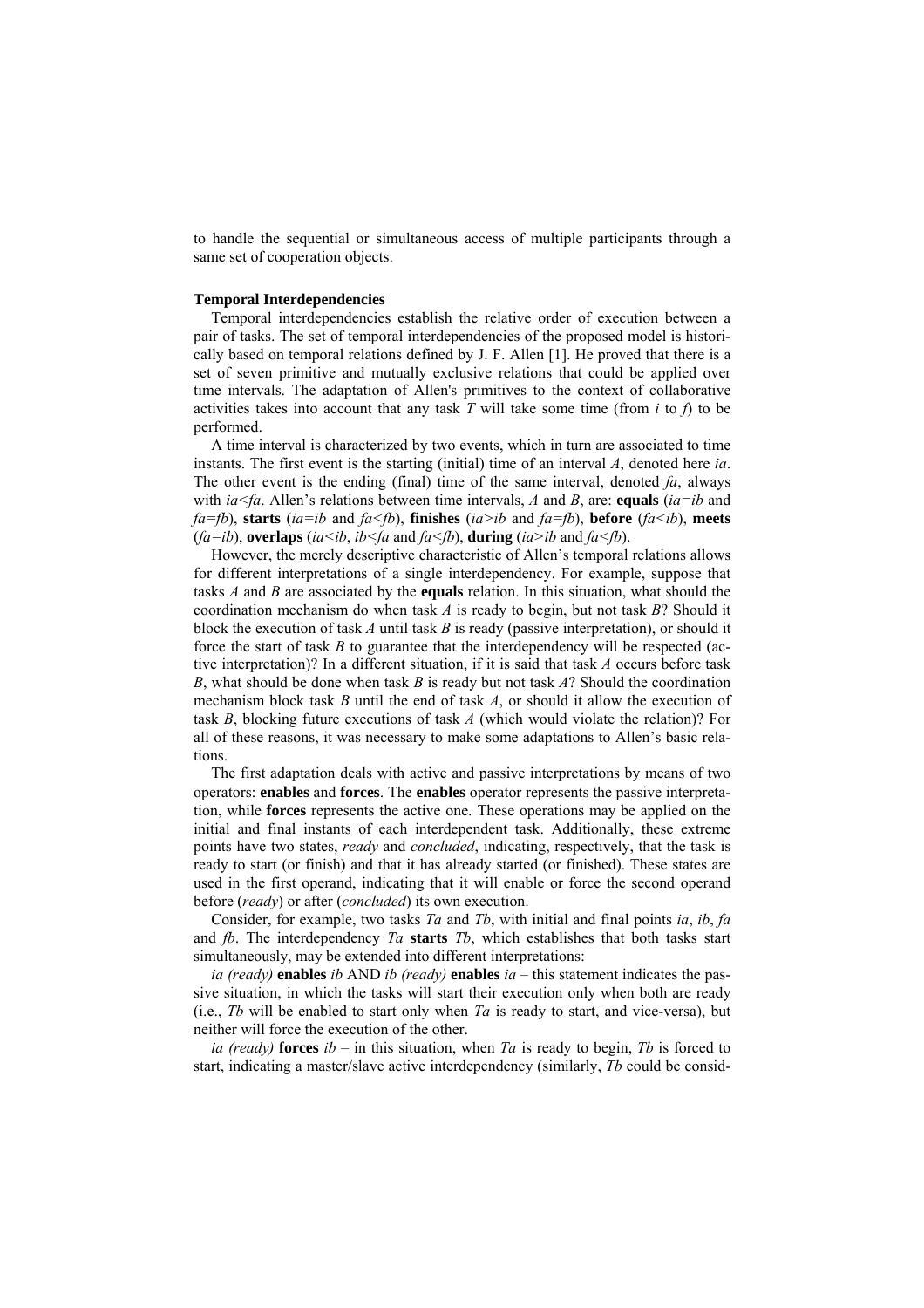ered the master if *ib (ready)* **forces** *ia*).

In spite of the operators **enables** and **forces**, there are undefined situations remaining. Such a situation occurs, for example, in *Ta* **before** *Tb*. After *Ta* and *Tb* have been finished, how should the coordination mechanism proceed if *Tb* wants to start again? Should it allow its execution, since *Ta* has already been executed (one to many), or should it make *Tb* wait until *Ta* is executed again (one to one)?

In order to deal with such situations, it was necessary to include an optional parameter for the **enables** operator. This parameter indicates the number of times a condition (first operand) enables the event (second operand).

For example, to define that *Ta* **before** *Tb* allows the maximum of three executions of *Tb* for each execution of *Ta*, the following statements are used *fa (concluded)*  **enables(3)** *ib*, indicating that, after each execution of *Ta*, *Tb* is allowed to execute up to three times. It is also possible to define that there is no restriction on the number of times a task may be executed after or during another.

In order to enhance the flexibility of the model, it is also necessary to create the **blocks** and **unblocks** operators that, respectively disable and re-enable the execution of an event (second operand) when the state of the first operand is reached. The use of these operators, for example, allows for a new interpretation of *Ta* **before** *Tb*:

*ib (concluded)* **blocks** *ia* – in this case, there is a restriction in the execution of *Ta*, which may not be executed anymore if *Tb* has already started its execution. There is no restriction on the execution of *Tb* (*Tb* does not have to wait for the execution of *Ta*, as would happen with the situation given by *fa (concluded)* **enables** *ib*).

#### **Resource Interdependencies**

Resource-related interdependencies may be represented by combinations of temporal relations. For example, if two tasks, *Ta* and *Tb*, may not use the same resource simultaneously, it is possible to define a "not parallel" dependency as the following statement, *ia (ready)* **blocks** *ib* AND *fa (concluded)* **unblocks** *ib* AND *ib (ready)*  **blocks** *ia* AND *fb (concluded)* **unblocks** *ia*. However, besides being prone to deadlocks, this possibility ignores the notion of resource, which is quite important in the context of workflows and collaborative activities. Therefore, it is not sufficient to treat the problem of task interdependencies as a temporal logic problem. Considering resource management dependencies independently of temporal ones, a more flexible model is created, allowing the designer to deal with each kind of dependency separately.

Resource management interdependencies in the proposed model are complementary to temporal ones and may be used in parallel to them. This kind of interdependency deals with the distribution of resources among the tasks. Three basic resource management dependencies are defined.

**Sharing** – a limited number of resources must be shared among several tasks.

**Simultaneity** – a resource is available only if a certain number of tasks request it simultaneously. It represents, for instance, a machine that may only be used with more than one operator.

**Volatility** – indicates whether, after the use, the resource is available again. For example, a printer is a non-volatile resource, while a sheet of paper is volatile.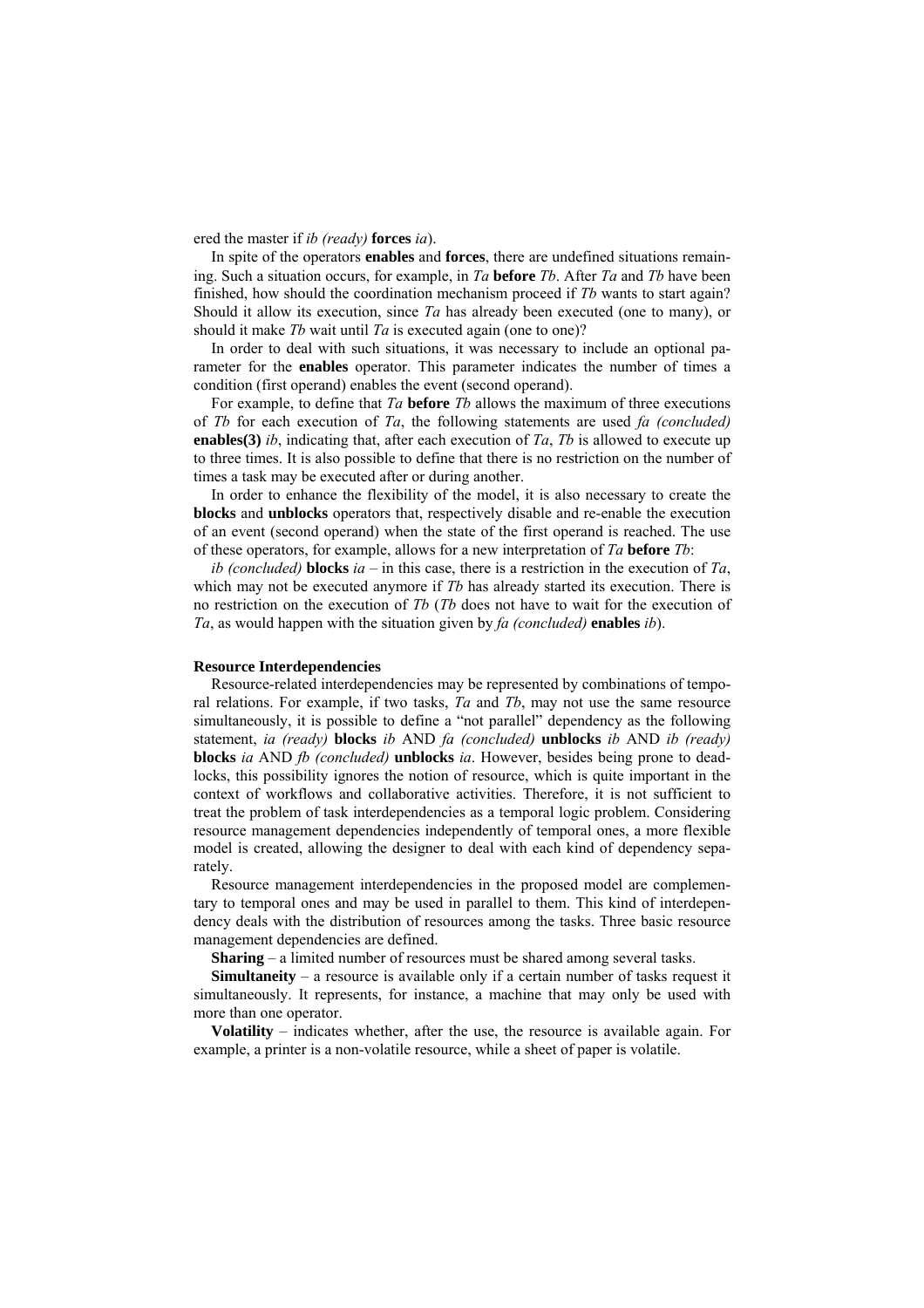Each of the above interdependencies requires parameters indicating the number of resources to be shared, the number of tasks that must request a resource simultaneously and/or the number of times a resource may be used (volatility).

### **3 B-Web Example**

B-webs are defined as "distinct systems of suppliers, distributors, commerce providers, infrastructure providers, and customers that use the Internet for their primary business communications and transactions" [23]. Different companies are increasingly reaggregating their values in these b-webs, which are becoming one of the driving forces of the digital economy.

A b-web is an adequate environment to apply the proposed articulation schema because it provides deeply interdependent tasks, which need computer-supported coordination. Moreover, the pre-articulation phase demands a normally bureaucratic conversation, which is suited to be represented by clichés.

The b-web typology comprises agoras, aggregations, alliances, value chains and distributive networks. Zooming into the value chain type of b-web, its main organization is called context provider, which "structure and direct the b-web network to produce a highly integrated value proposition" [23]. Other participants of this type of bweb may do everything else: manufacturing, delivering, on-site customer services, etc.

Value chains are further differentiated between routine production and shop production. While the former is product-centric and goods are designed for mass markets and production efficiency, the latter supports custom solutions where activities are not routine and are driven entirely by demand, that is, the end-customer is the one that triggers the value-creating process.

Cisco Systems is the quintessential example of shop production value chain. Using Cisco's Configuration Tool on the company's web page, the end-customer receives guidance to prepare its order while all kinds of discounts and other services are being offered. Only after selling the good does Cisco make it. However, in reality, Cisco will coordinate the production process instead of actually making it.

Cisco plays the coordinator role in this shop production value chain b-web. Using the available configuration tool customers communicate their orders, triggering the cooperation cycle among manufacturers, assemblers, distributors, component suppliers and the sales channels. The cooperation object itself is the computer (or solution) that will be shipped to the end-customer. Fig. 2 illustrates this process.

From the coordination point-of-view, it is possible to model the b-web workflow using the task/interdependency previously presented. An example of a simple transaction in a hypothetical value chain b-web is presented, involving four independent participants, a customer, the context provider, a producer, and a distributor. The workflow of this environment is represented in Fig. 3. In this figure, tasks are described in the ovals and their relations in the hexagons. Dotted arrows indicate interdependencies and normal arrows, workflow transitions. The word *or* in the workflows indicates alternative paths (only one of them is followed). The absence of *or* indicates parallel paths. Letters *a* and *b* near the inter-related tasks are used to identify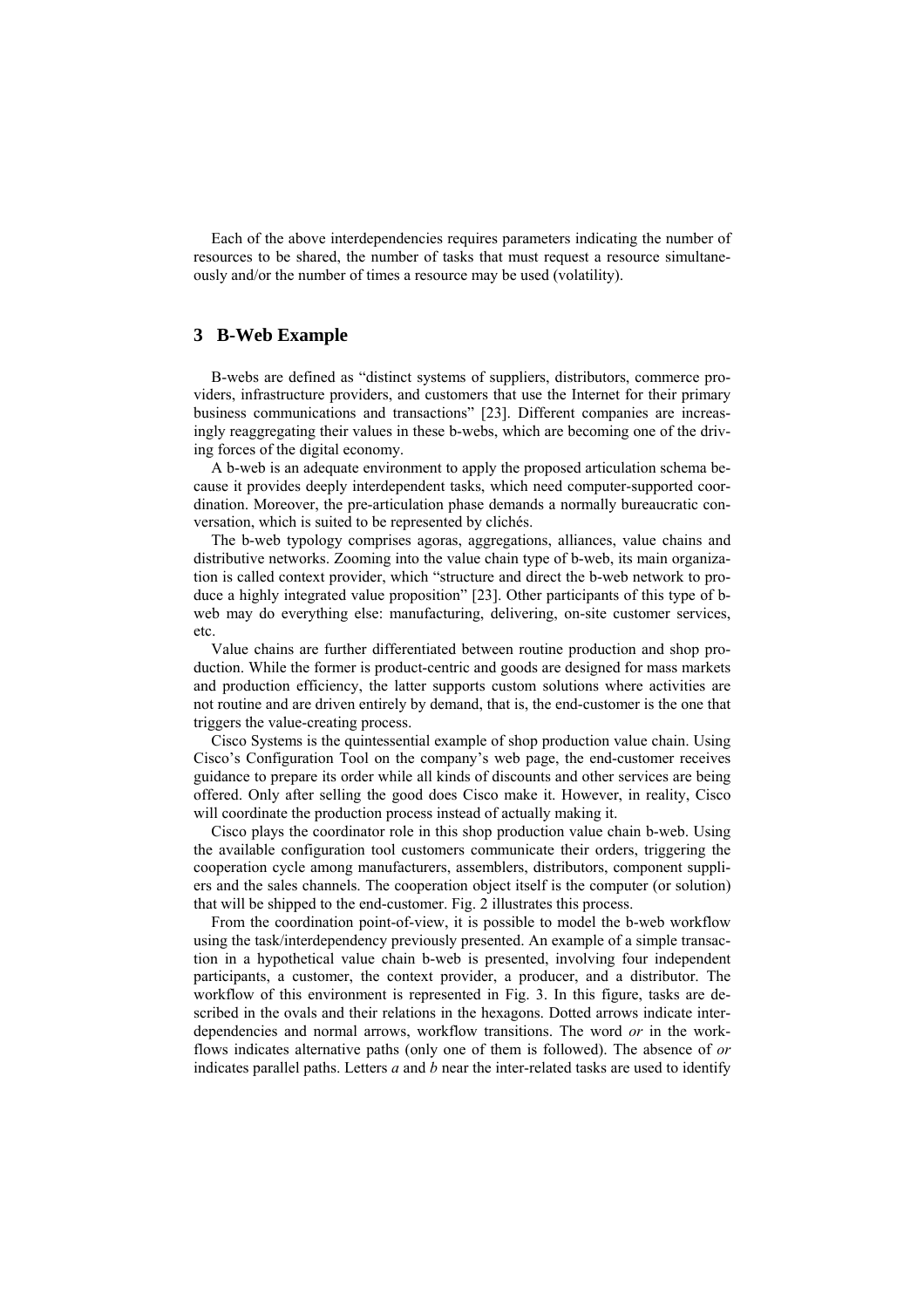

**Fig. 2.** Cisco Systems value chain b-web

them in the directives inside the hexagons.

In the workflow of Fig. 3, the customer must start the process by ordering the product in the context provider web site. This task starts the context provider's workflow (the end of the customer's task forces the beginning of the context provider's workflow). The customer then waits for the product or cancels the order. However, the order can only be cancelled if the product has not been delivered yet. This defines the relation between tasks deliver product (in the context provider workflow) and cancel order (in the customer workflow). The relation establishes that the beginning of the delivery blocks the order's cancellation.

After receiving an order, the context provider triggers two parallel activities: *confirm payment* and *order product*. This task starts the producer's workflow (*fa(concluded)* **forces** *ib*). After the payment confirmation and the ordering, the context provider must remain waiting until the product is ready. This determines the relation that when the producer concludes the product, task *organize delivery* in the context provider's workflow is enabled. We do not use the forces operator here because it is possible that the product becomes ready before the payment confirmation, and in this case, the delivery must wait, although enabled by the producer.

When the context provider is ready to organize the delivery, it starts the distributor's workflow, which has a close relationship to the rest of the context provider's one. This relationship is expressed by means of the *equals* relationship (*ia(ready)*  **enables** *ib AND fa(ready)* **enables** *fb*), meaning that the tasks occur almost simultaneously in the distributor and in the context provider.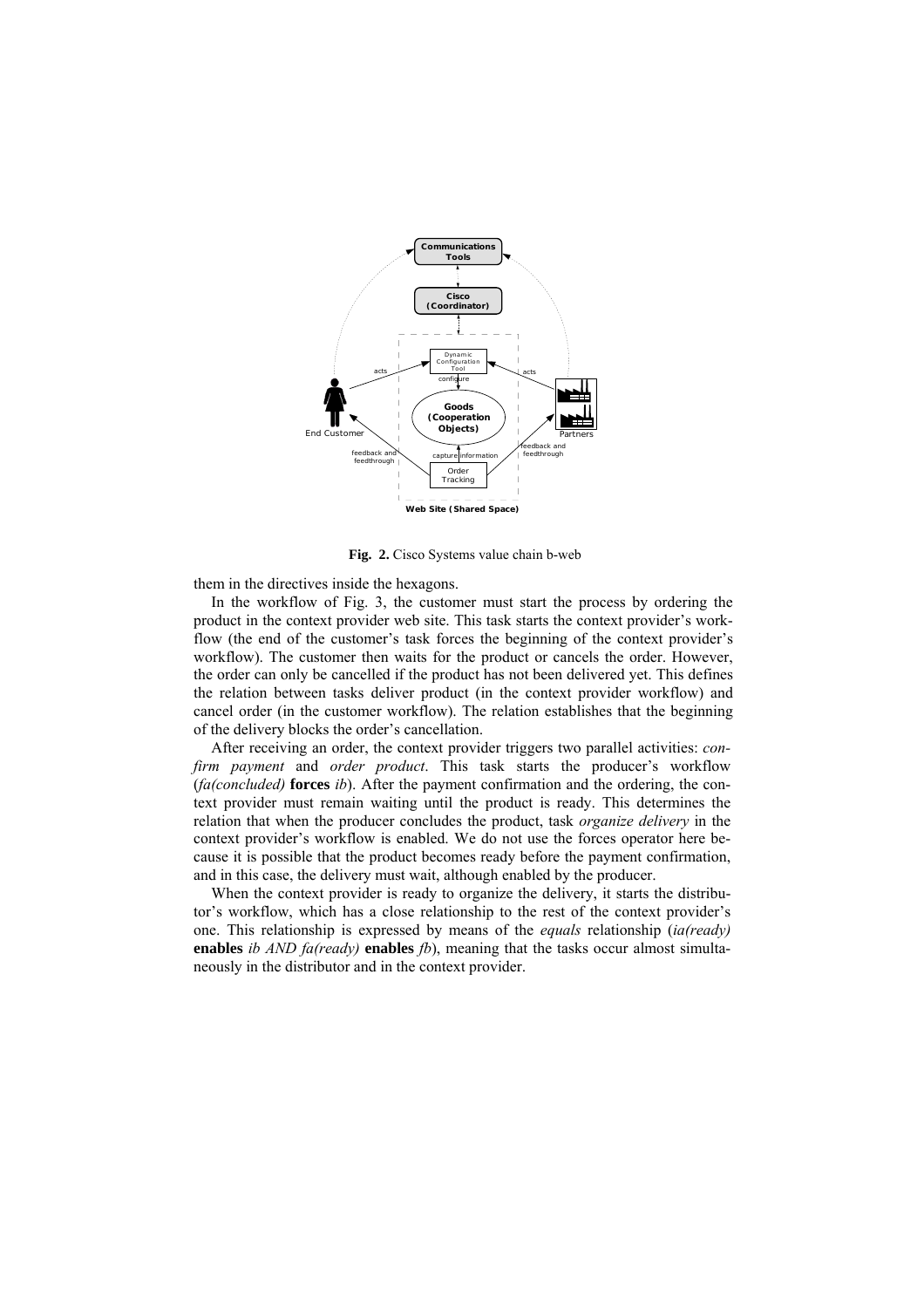

**Fig. 3.** Workflow of a typical transaction in a value chain b-web

The above example used only temporal interdependencies between tasks, but resource management dependencies could also be used in a straightforward way. For example, the context provider could have a stock, which defines an alternative route to that of contacting the producer. The task of getting the goods from the stock would have a volatility dependency, indicating that the stock would eventually finish.

The pre-articulation phase serves as an input to the workflow described above. The pre-articulation is part of the customer task *customize product*. During the performance of this task, the customer interacts with the company's web site and possibly to an operator. During this interaction, both the customer and the company assume commitments and, at end of the interaction, these commitments will define the product's configuration and delivery date. To illustrate this, consider the following situation.

The customer enters the web site and registers herself. To be registered, the customer accepts the terms and conditions of the company. After that, she enters the Dynamic Configuration Tool to order a product. She chooses product number AB123 and then, the Dynamic Configuration Tool offers configuration options. Then she chooses blue for the color and 220 for the voltage of the product. Then, the customer calls the site operator to negotiate the delivery date. She needs the equipment in three days. The operator says that it will be possible only for the green product. The customer accepts it, checks the price and orders the product.

The conversation cliché above is represented by the following sequence of dialog events and commitment stores.

I. Registration Dialog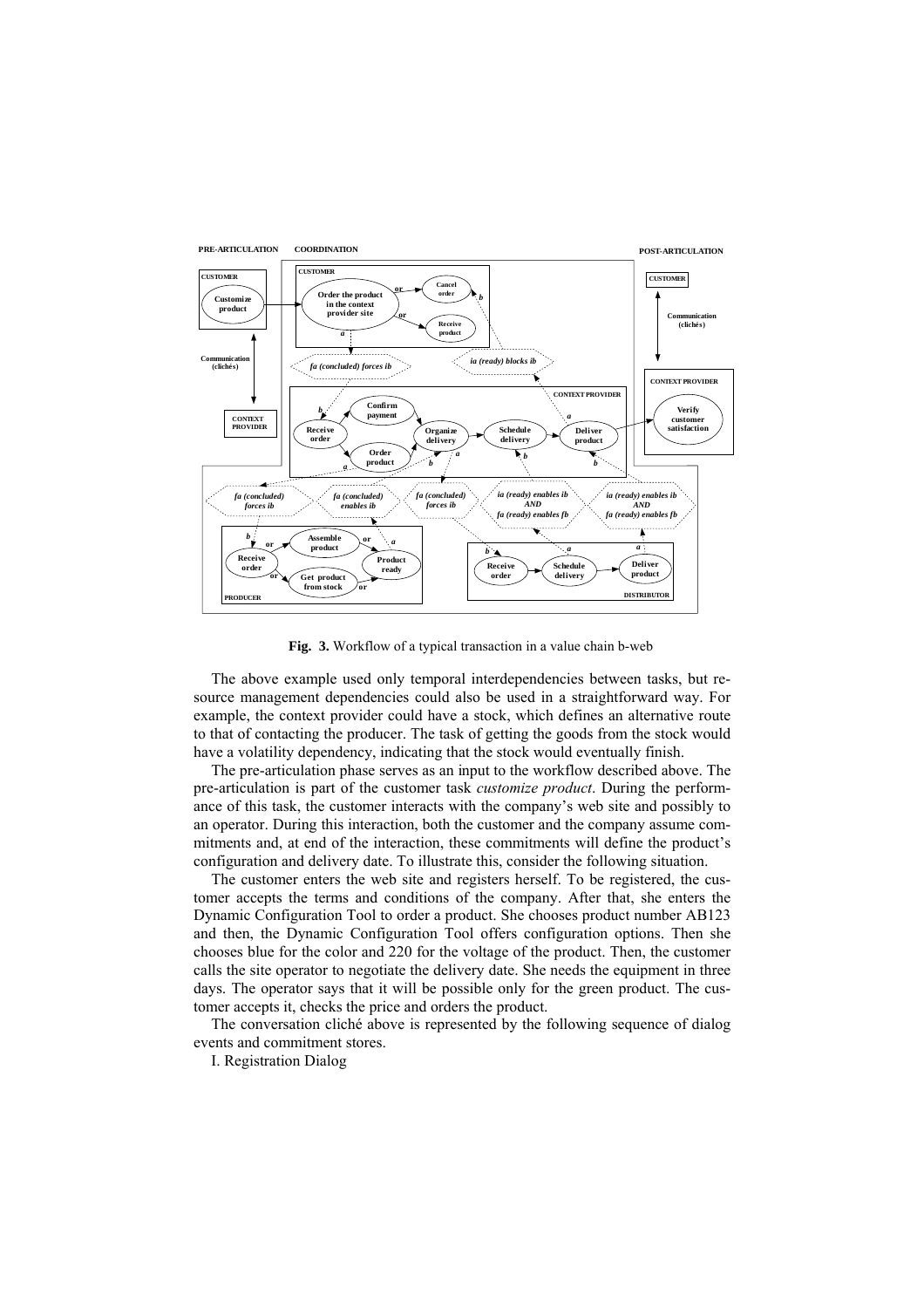*healthy* → [COMPANYtoCUSTOMER, **questions**(t)] [CUSTOMERtoCOMPANY, **asserts**(t)] CUSTOMER  $(C(t)) \wedge \text{COMPANY} (C(t))$ II. Configuration Dialog CUSTOMER  $(C(t)) \wedge \text{COMPANY}(C(t)) \rightarrow$ [CUSTOMERtoCOMPANY, **questions**(p)] [COMPANYtoCUSTOMER, **asserts**(p)] [CUSTOMERtoCOMPANY, **questions**(b)] [COMPANYtoCUSTOMER, **asserts**(b)] [CUSTOMERtoCOMPANY, **questions**(v)] [COMPANYtoCUSTOMER, **asserts**(v)] CUSTOMER  $(C(t,p,b,v)) \wedge \text{COMPANY} (C(t,p,b,v))$ III. Delivery Date Negotiation Dialog CUSTOMER  $(C(t, p, b, v)) \wedge \text{COMPANY } (C(t, p, b, v)) \rightarrow$  [CUSTOMERtoCOMPANY, **questions**(d)] [COMPANYtoCUSTOMER, **withdraws**(b)] [CUSTOMERtoCOMPANY, **withdraws**(b)] [COMPANYtoCUSTOMER, **questions**(g)] [CUSTOMERtoCOMPANY, **asserts**(g)] [COMPANYtoCUSTOMER, **asserts**(d)] CUSTOMER  $(C(t, p, v, g, d), D(b)) \wedge COMPANY(C(t, p, v, g, d), D(b))$ IV. Ordering Dialog CUSTOMER  $(C(t, p, v, g, d), D(b)) \wedge \text{COMPANY } (C(t, p, v, g, d), D(b)) \rightarrow$  [COMPANYtoCUSTOMER, **questions**(y)] [CUSTOMERtoCOMPANY, **asserts**(y)] CUSTOMER  $(C(t, p, v, g, d, y), D(b)) \wedge \text{COMPANY } (C(t, p, v, g, d, y), D(b))$ Legend: t – respect the company terms and conditions p – manufacture the product AB123

- 
- b manufacture the product in blue
- v manufacture the product for 220V
- d delivery the product in three days
- g manufacture the product in green
- $y pay$  for the product AB123

At the end of the dialog, the customer is committed to respect the company terms and conditions and pay for the product. On the other hand, the company is committed to respect the terms and conditions, manufacture the product in 220V and in green color, and deliver it in three days for the stipulated price. These commitments serve as input to the workflow: pre-articulation. In a similar way, not shown here, it is possible to define a post-articulation cliché to verify customer satisfaction.

It is necessary to reinforce that this example deals with a single part of the whole b-web model. We did not stress all details for the modeled scenario (for instance, the consequences of the customer's cancellation, such as refund, devolution of the goods to the producer, and so on). Its main goal is to show how the representation models may be used in a practical situation.

One of the advantages of using the coordination model to represent the workflow of b-webs is that, by means of a formal mathematical analysis (for example, using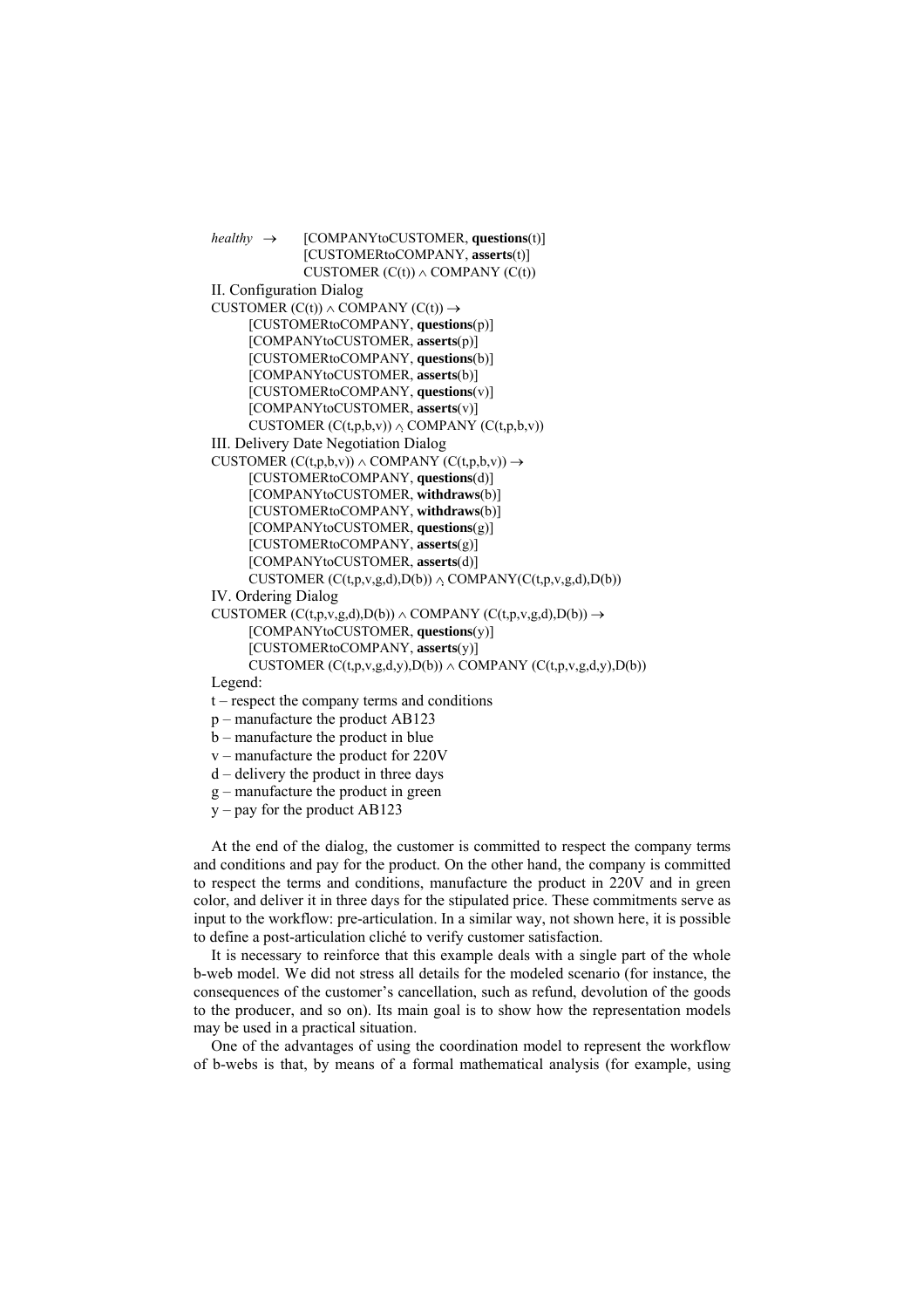Petri Nets [16], [24]), it is possible to anticipate and test the behavior of the interorganizational environments before their implementation. From the primitives of the coordination model, it is also possible to define a direct mapping to construct the adequate software coordination mechanisms [15].

### **4 The Articulation Schema**

The articulation schema presented is illustrated in Fig. 4. In the pre-articulation phase, conversation clichés are used to generate user commitments regarding the tasks definition, tasks allocation, and other aspects necessary in the negotiation of the collaborative activity. These commitments serve to model the activity workflow, in which the interdependencies among tasks are coordinated. Finally, the execution of the activity leads to a post-articulation phase, in which the users may document and inspect the process, assess the quality of tasks execution, and realize other evaluations that generate inputs to following activities.



**Fig. 4**. The articulation schema

One of the important characteristics of this schema is the combination of features of different articulation approaches, namely those relying on communication–here represented by the conversation clichés– and those relying on explicit coordination mechanisms. The proposed articulation schema is discussed in the following sections in the light of some related works.

### **4.1 Articulation Dimensions**

Carstensen and Nielsen, in a study comparing oral and artifact-based coordination, defined some dimensions that characterize articulation approaches [3]. In the light of such dimensions, we see that the presented articulation schema combines advantages of both coordination types:

**Degree of automation**: It is possible to implement the articulation schema presented here [12], [15].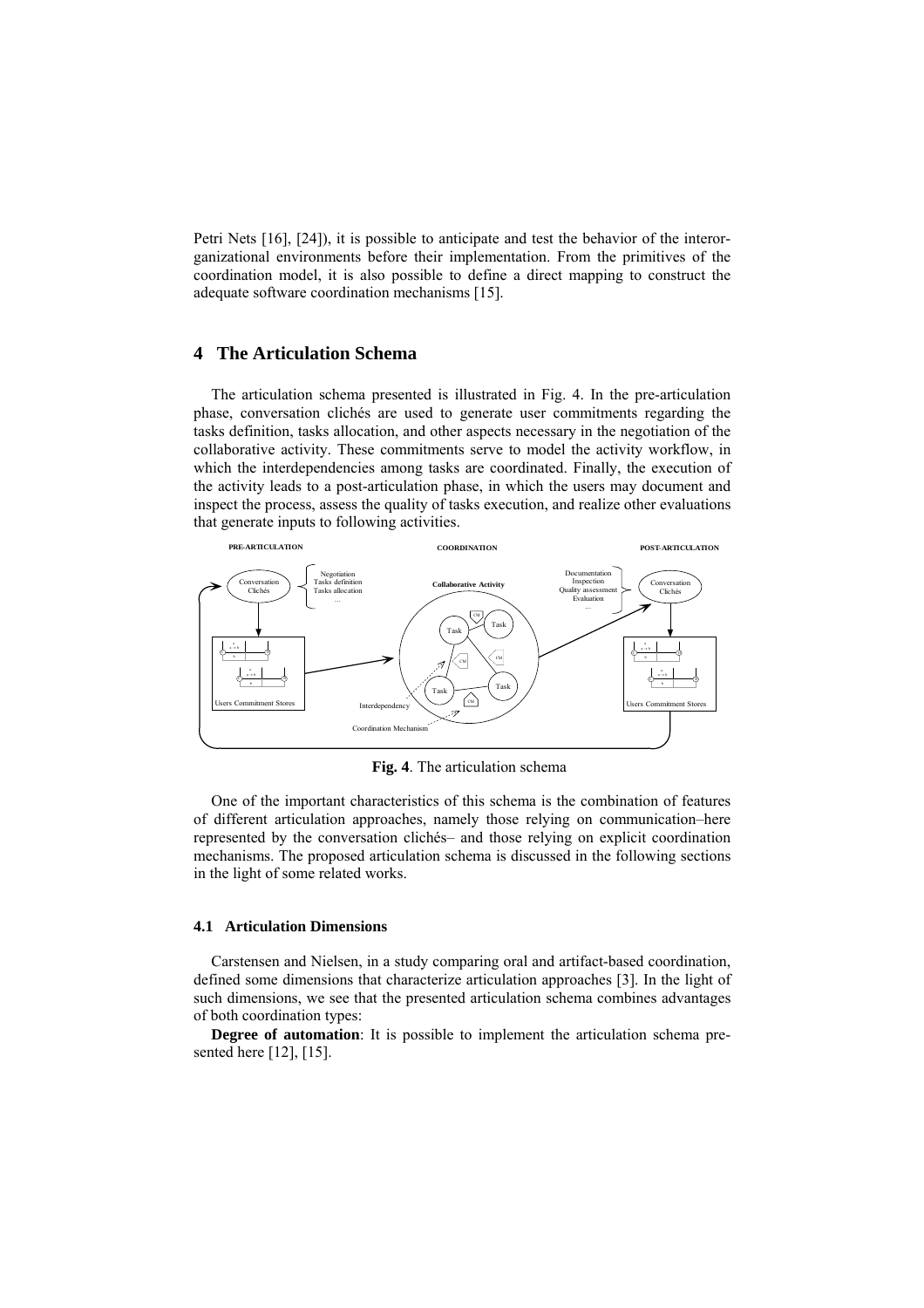**Persistency**: As an approach with high degree of automation, all the interactions may be stored.

**Dedicated and non-exclusive coordination support**: The pre- and postarticulation phases involve tasks that serve both the work and coordination, since it is more related to communication (non-exclusive coordination support). In the coordination phase, the work tasks are completely separated from coordination tasks (dedicated coordination support). Actually, this separation is the main characteristic of the task/interdependency model.

**Direct and indirect referencing**: The conversation clichés provide support for both direct referencing (i.e., telling someone what to do) and indirect referencing (i.e., providing information to assess what to do). This is also represented in the clichés by explicit and implicit commitments. The coordination model, on the other hand, provides only direct referencing, since it explicitly manages tasks interdependencies.

**Dynamic and static**: The pre- and post-articulation phases, once based on communication, tend to be dynamic, in the sense they may reflect changes in the world around the collaboration. The coordination model is essentially static.

**Coupling and detachment**: The pre- and post-articulation phases are detached from the field of work, in the sense that there is no straight connection between a state change in the coordination means and a state change in the work. The coordination mechanisms, on the other hand, are coupled to the field of work (tasks), in the sense that their state changes may affect the tasks (for example, when using the **forces** operator).

**Reduction of coordination workload**: The articulation schema augments the coordination workload during the pre- and post-articulation phases, since they use a structured conversation model. The task/interdependency model, on the other hand, reduces the coordination workload, because it provides the coordination mechanisms to regulate the tasks execution.

**Flexibility**: This coordination dimension needs further explanation. Therefore, it will be discussed separately, in the following section.

#### **4.2 Articulation Flexibility**

The necessity of coordination mechanisms to regulate interactions in collaborative systems has been the center of a heated discussion (e.g., [22], [26]). At one side, there are normative models that try to regulate the collaboration by restricting the interaction between participants and their tasks. A classical system that follows this approach is The Coordinator [25]. The criticisms on such normative approaches may be roughly summarized by the fact that their rigidly defined protocols applies only to very specific scenarios, limiting the flexibility of the collaborative systems. Eventually, there would be situations not predicted by the specified protocols, restraining the application of the defined mechanisms.

At the opposite site, are those advocating that collaborative systems should take flexibility to the extreme, leaving the articulation burden to the users, who become extremely dependent on mutual awareness. The critics on this kind of approach are that they augment the coordination workload, since users must deal with the complex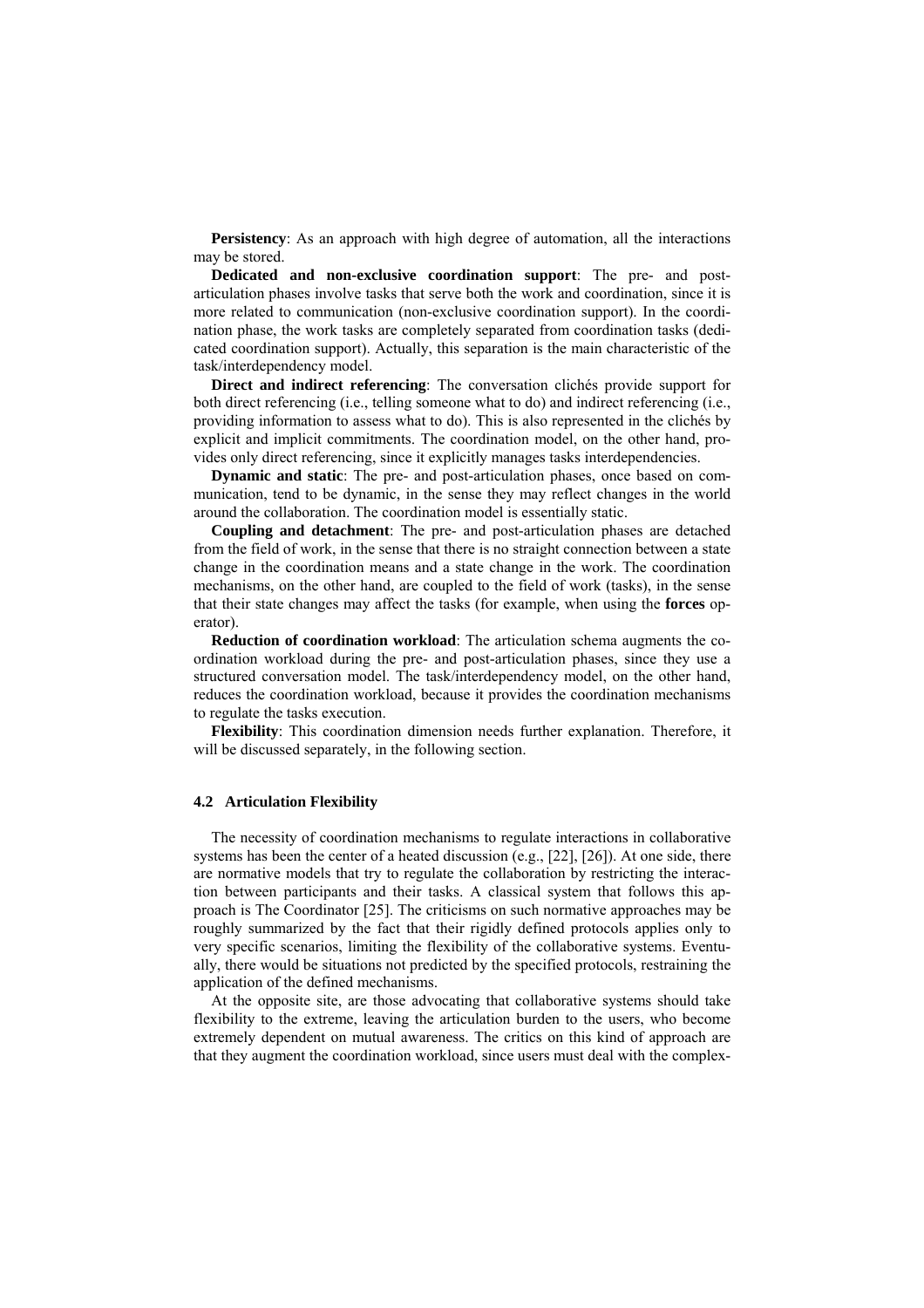ity of articulating their tasks. Moreover, giving the coordination responsibilities for the users does not guarantee that activities are performed according to any prescription.

Actually, the discussion makes sense because there are different kinds of collaborative activities. As previously mentioned, tightly integrated collaborative activities need coordination mechanisms to regulate interactions. On the other hand, the coordination workload and the limited flexibility imposed by such approaches are completely awkward for loosely integrated collaborative activities, which are more suited for the awareness-based approach.

In spite of this discussion, there is a trend to conciliate both ideas, arguing that both kinds of activities are "seamlessly meshed and blended in the course of real world" [20]. Moreover, it is argued that facilities should be provided so that the users may interpret and exploit predefined coordination standards, deciding to use, change or reject them [17].

Deiters et al., in a study about flexibility in workflow management systems, defined some flexibility dimensions and solutions proposed to achieve them [5]. Among their flexibility dimensions there are two that relates to the presented articulation schema:

**Process flexibility**: Related to situations when exceptions from the previously defined activities occur, and when there are parts of the activity that cannot be defined in advance. Regarding the presented articulation schema, the fact of having pre- and post-articulation phases based on communication attenuates the rigidity of the coordination phase, because exceptions and undefined situations may be renegotiated and reconsidered in a following coordination situation.

**Flexible task allocation**: Related to the reallocation of tasks at runtime. Deiters et al. [5] cited that one of the requirements for flexible task allocation is the negotiation of assignment rules and decisions. Moreover, the negotiation itself may be modeled as a workflow. The clichés-based pre-articulation phase presented here is an adequate means for such negotiation.

The articulation schema presented in this paper is definitely more related to tightly integrated collaborative activities, such as those that realize b-webs. However, the schema has some degree of flexibility, represented both by the separation between tasks and interdependencies in the coordination model and by the use of conversation during the pre- and post-articulation phases. Conversation, even in the form of clichés, is more flexible than coordination in the form of workflows.

# **5 Conclusion**

This paper proposed an articulation schema based on two representation models, namely conversation clichés and task/interdependency model. Regarding the 3C model, the main contribution of this paper is to provide a step toward establishing an implemental linking between the structured aspects of communication and coordination. E-business, exemplified by b-webs, captures the structured side of the communication and coordination phases, being a proper application field for the articulation schema.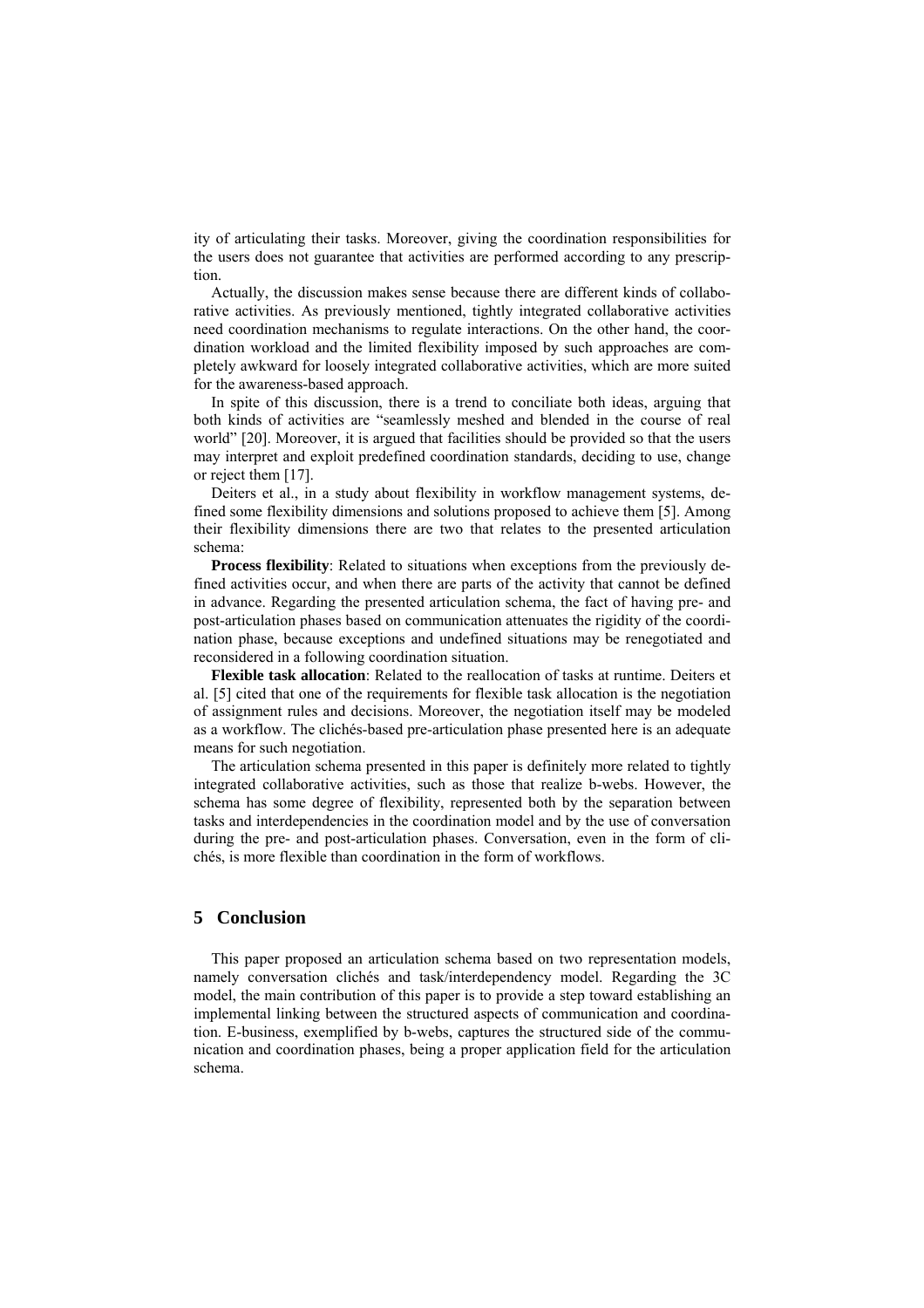Considering communication, there is still room for the unstructured conversations that occur in the workplace. The same reasoning is applicable to coordination given that workflow only captures the structured side of coordination.

Although not explicitly discussed, the articulation schema does not disregard the role of awareness in articulation. Actually, awareness occupies a central position in the 3C model [10]. Every event taking place during communication, coordination and cooperation generates awareness information, which by its turn mediates all the aspects of the collaboration process. Awareness has a direct effect on the pre- and postarticulation phases, which are more dynamic, in the sense of reflecting the world's changes.

### **Acknowledgements**

The authors are financed by individual grants awarded by the Brazilian National Research Council (CNPq): Hugo Fuks nº 303055/02-2, Alberto Raposo nº 305015/02-8 and Marco Gerosa nº 140103/02-3. Thanks to Prof. Carlos Lucena, Head of LES / PUC-Rio, and Prof. Marcelo Gattass, Head of Tecgraf / PUC-Rio, which is a group mainly funded by Petrobras, Brazilian Oil & Gas Company.

# **References**

- 1. Allen, J.F., Towards a General Theory of Action and Time. Artificial Intelligence, 23, ACM, (1984) 123-154
- 2. Bond, A.H., A Computational Model for Organizations of Cooperating Intelligent Agents. Proceedings of Conference on Office Information Systems, SIGOIS Bulletin, 11(2- 3), ACM, (1990) 21-30
- 3. Carstensen, P.H., and Nielsen, M., Characterizing Modes of Coordination: A comparison between oral and artifact based coordination. Proceedings of GROUP, ACM, (2001) 81-90
- 4. Cohen, R.P., and Levesque, J.H., Persistence, Intention and Commitment. In Cohen, R.P., and Perrault, C.R. (eds.), Formal Theories of Communication, 171-203, Report nº CSLI-87- 69, (1987)
- 5. Deiters, W., Goesmann, T., and Löffeler, T., Flexibility in workflow management dimensions and solutions. International Journal of Computer Systems Science & Engineering 15(5), CRL Publishing, (2000) 303-313
- 6. Ellis, C.A., Gibbs, S.J., and Rein, G.L., Groupware Some Issues and Experiences. Comm. of ACM, 34(1), ACM, (1991) 38-58
- 7. Ellis, C.A., and Wainer, J., A Conceptual Model of Groupware. Proceedings of CSCW (1994), ACM Press, 79-88
- 8. Fuks, H., Ryan M., and Sadler, M., Outline of a Commitment Logic for Legal Reasoning. Proceedings of 3<sup>rd</sup> International Conference on Logics, Informatics and Law, V2, (1989) 391-405
- 9. Fuks, H., Negotiation using Commitment and Dialogue*.* PhD. Thesis, Department of Computing, Imperial College, University of London, (1991)